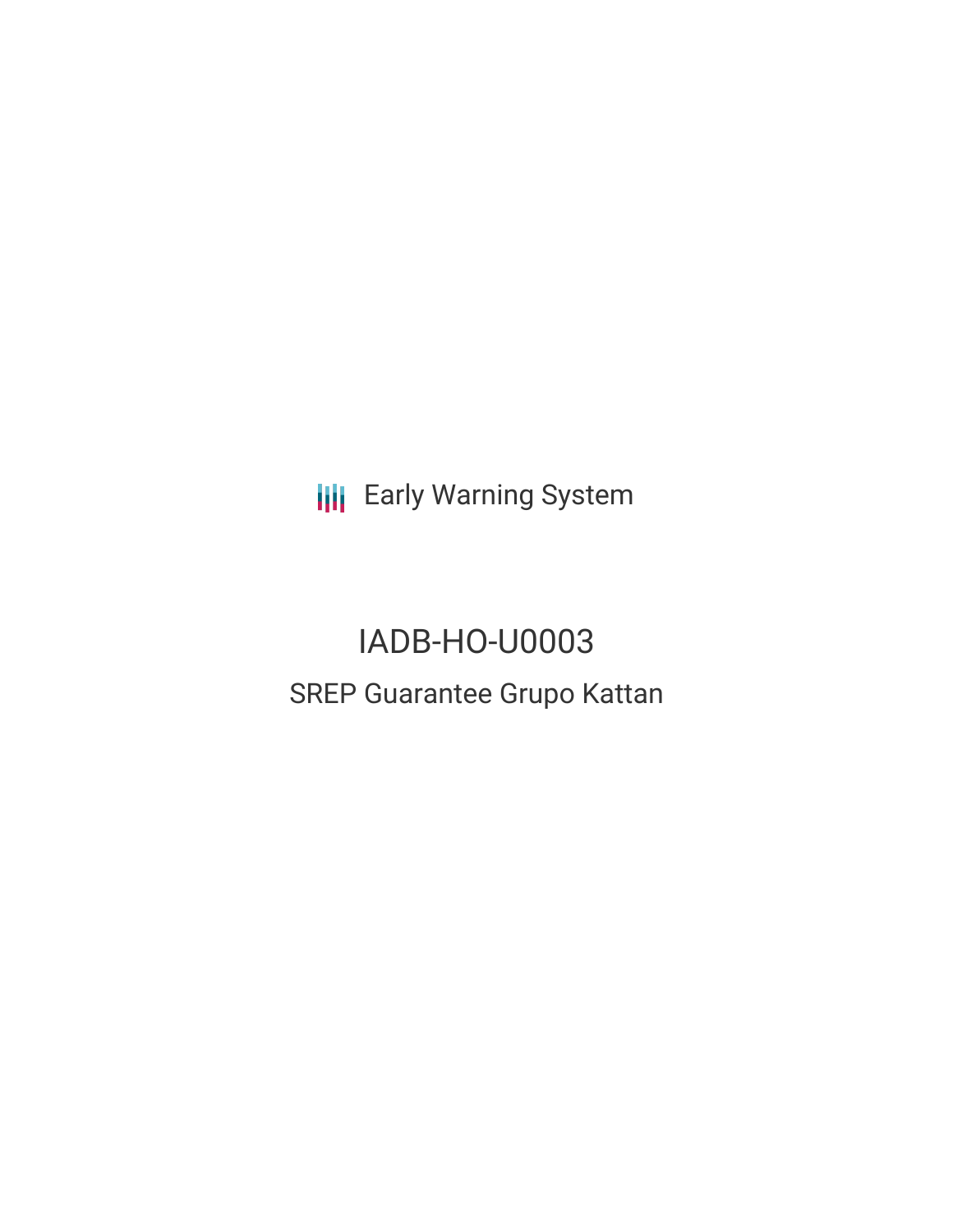## **Quick Facts**

| <b>Countries</b>               | Honduras                               |
|--------------------------------|----------------------------------------|
| <b>Specific Location</b>       | Choloma                                |
| <b>Financial Institutions</b>  | Inter-American Development Bank (IADB) |
| <b>Status</b>                  | Approved                               |
| <b>Bank Risk Rating</b>        | U                                      |
| <b>Voting Date</b>             | 2019-03-22                             |
| <b>Borrower</b>                | Government of Honduras                 |
| <b>Sectors</b>                 | Energy                                 |
| <b>Investment Type(s)</b>      | Guarantee                              |
| <b>Investment Amount (USD)</b> | $$0.88$ million                        |
| <b>Project Cost (USD)</b>      | $$0.88$ million                        |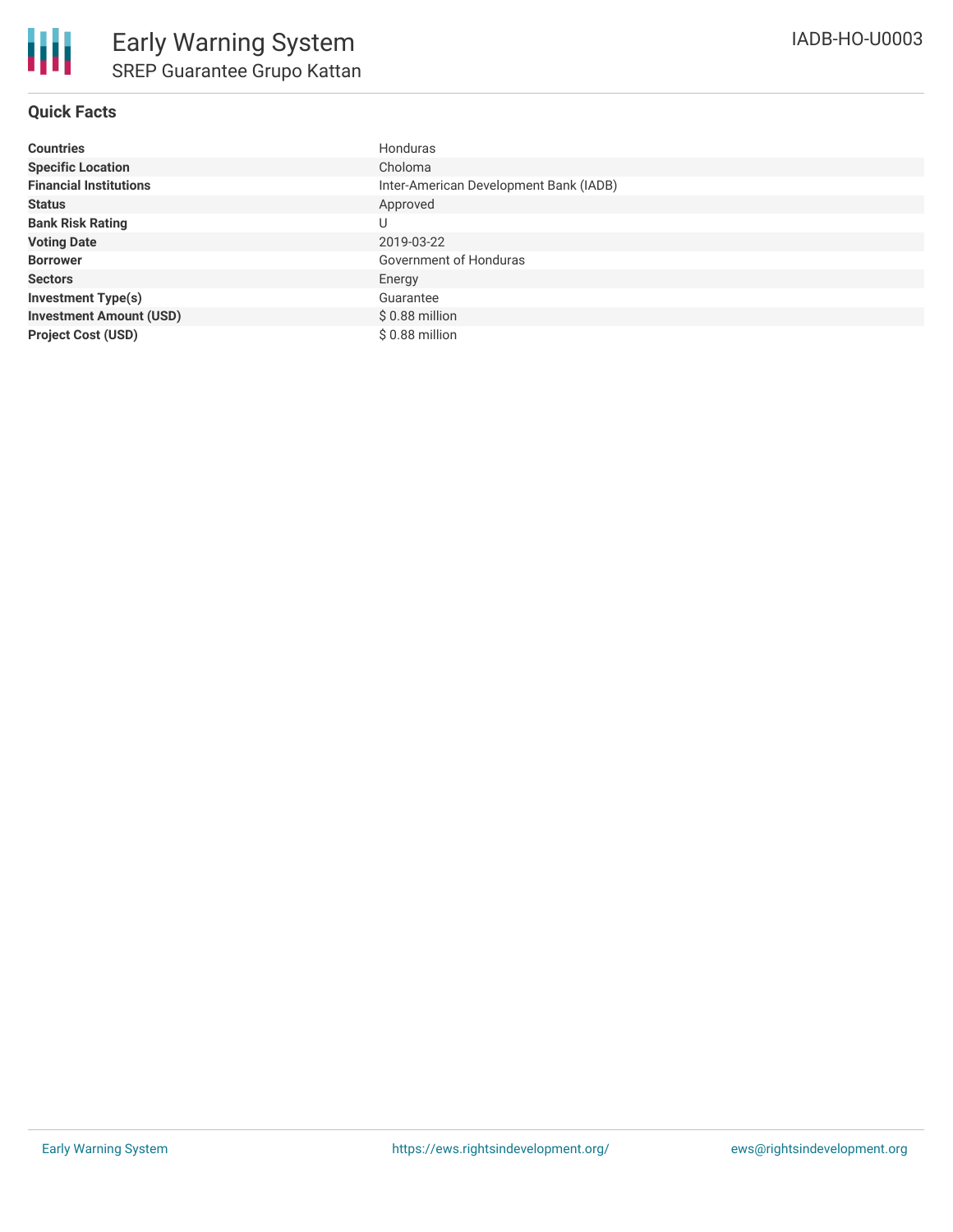

### **Project Description**

The Project consists of a 6.48 MWp Solar PV Rooftop Installation in the INHDELVA (Grupo Kattan) Industrial Park at Choloma, for consumption of the Industrial Park leaseholders.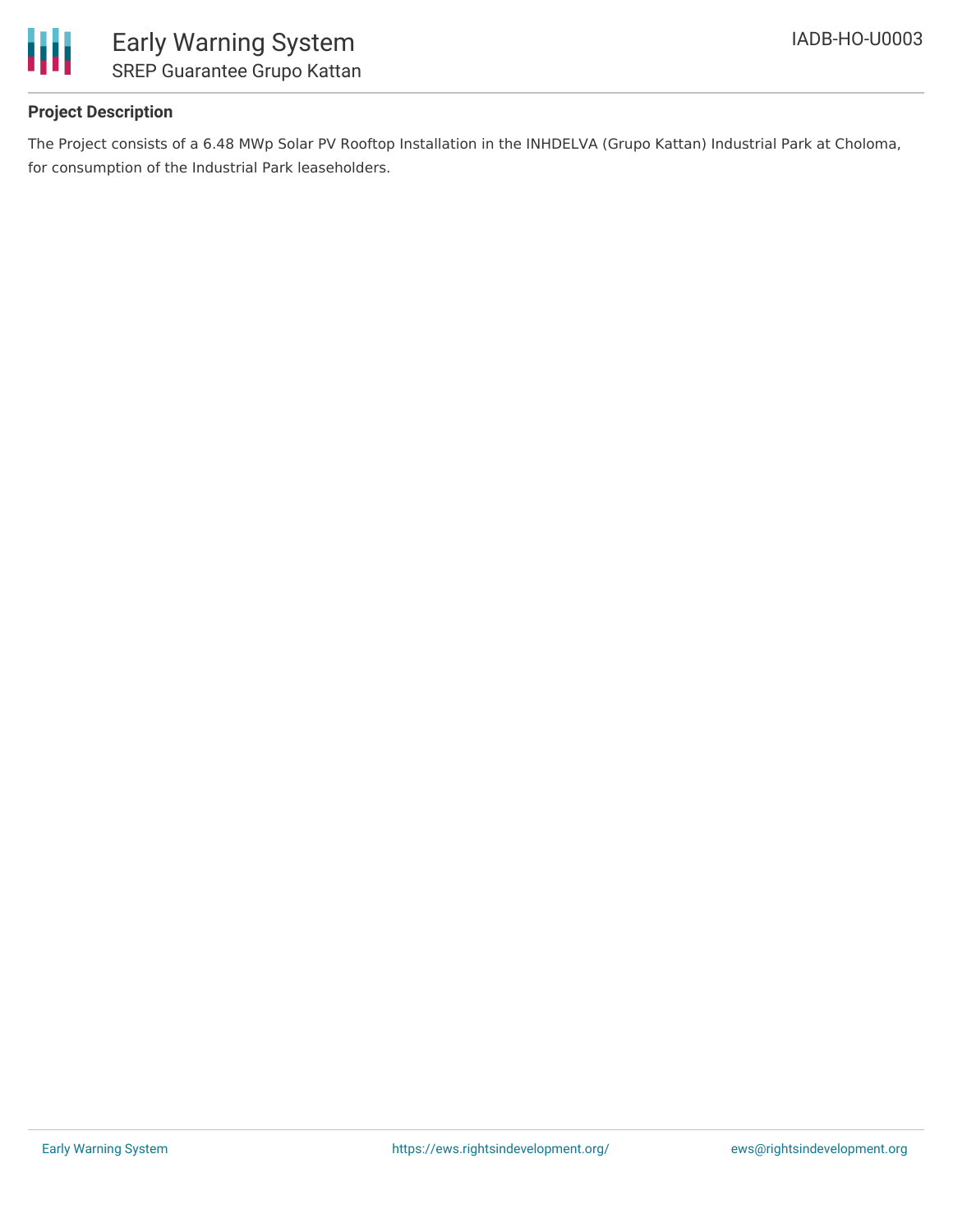

Early Warning System SREP Guarantee Grupo Kattan

**Early Warning System Project Analysis**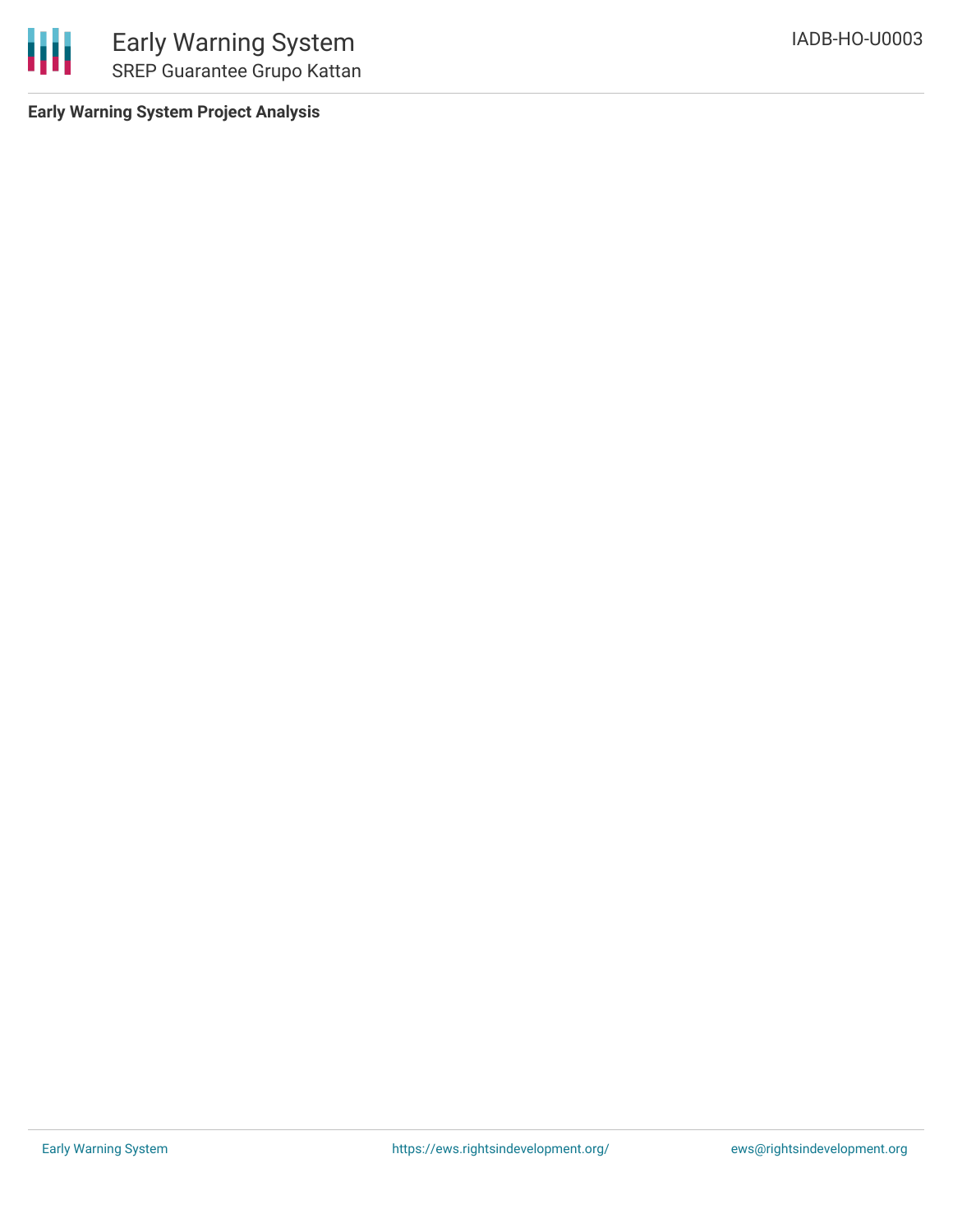

**People Affected By This Project**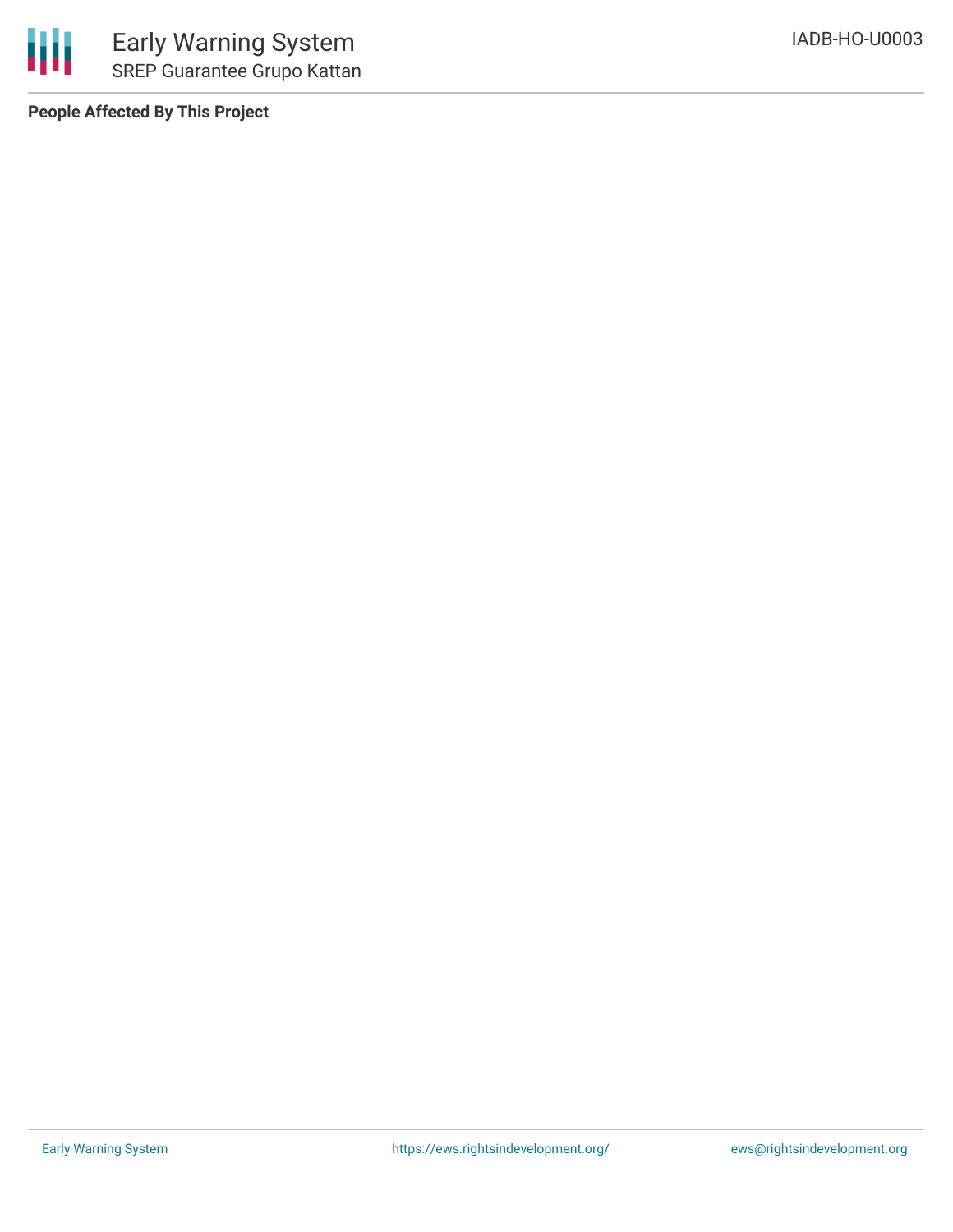#### **Investment Description**

• Inter-American Development Bank (IADB)

Strategic Climate Fund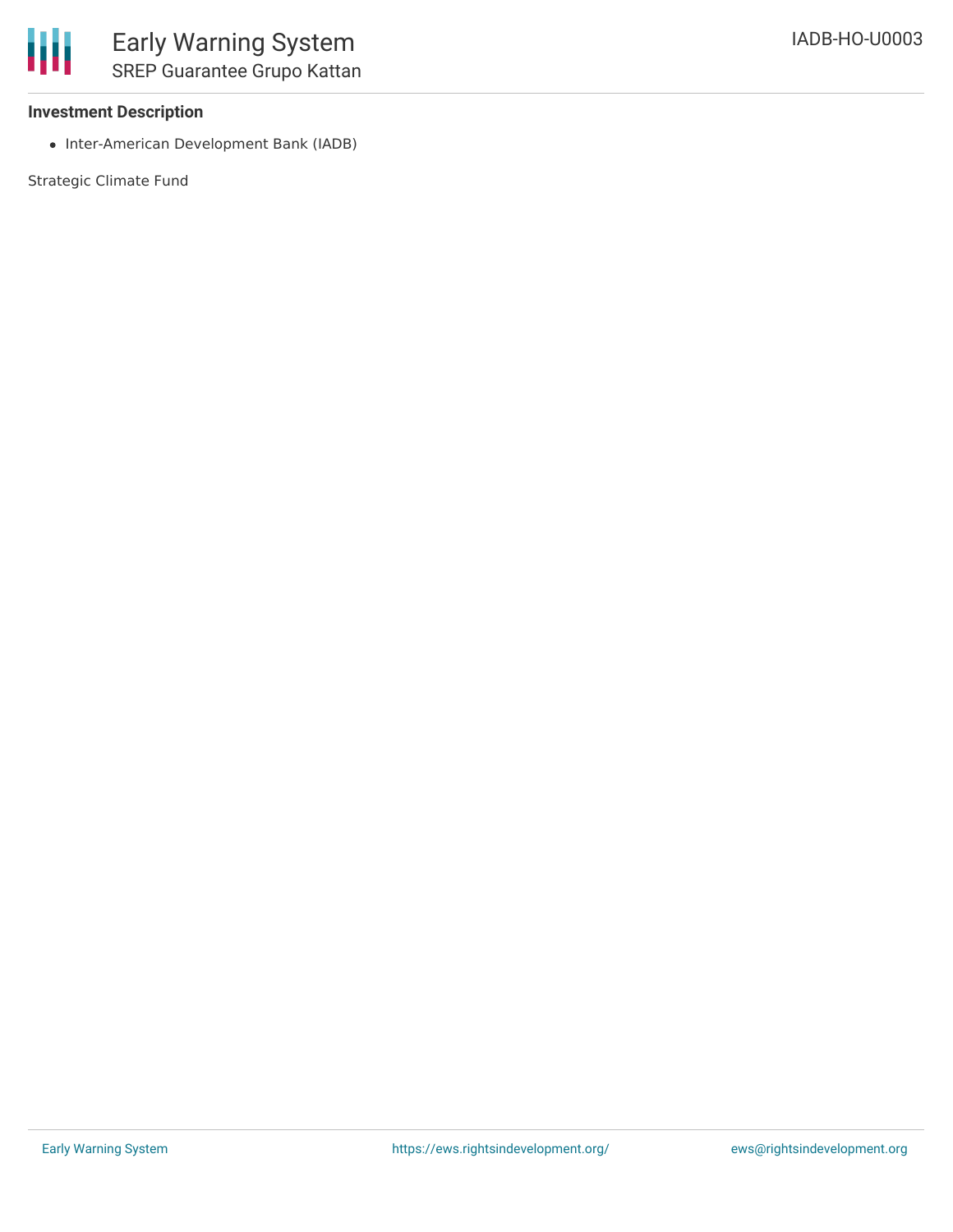

**Private Actors Description**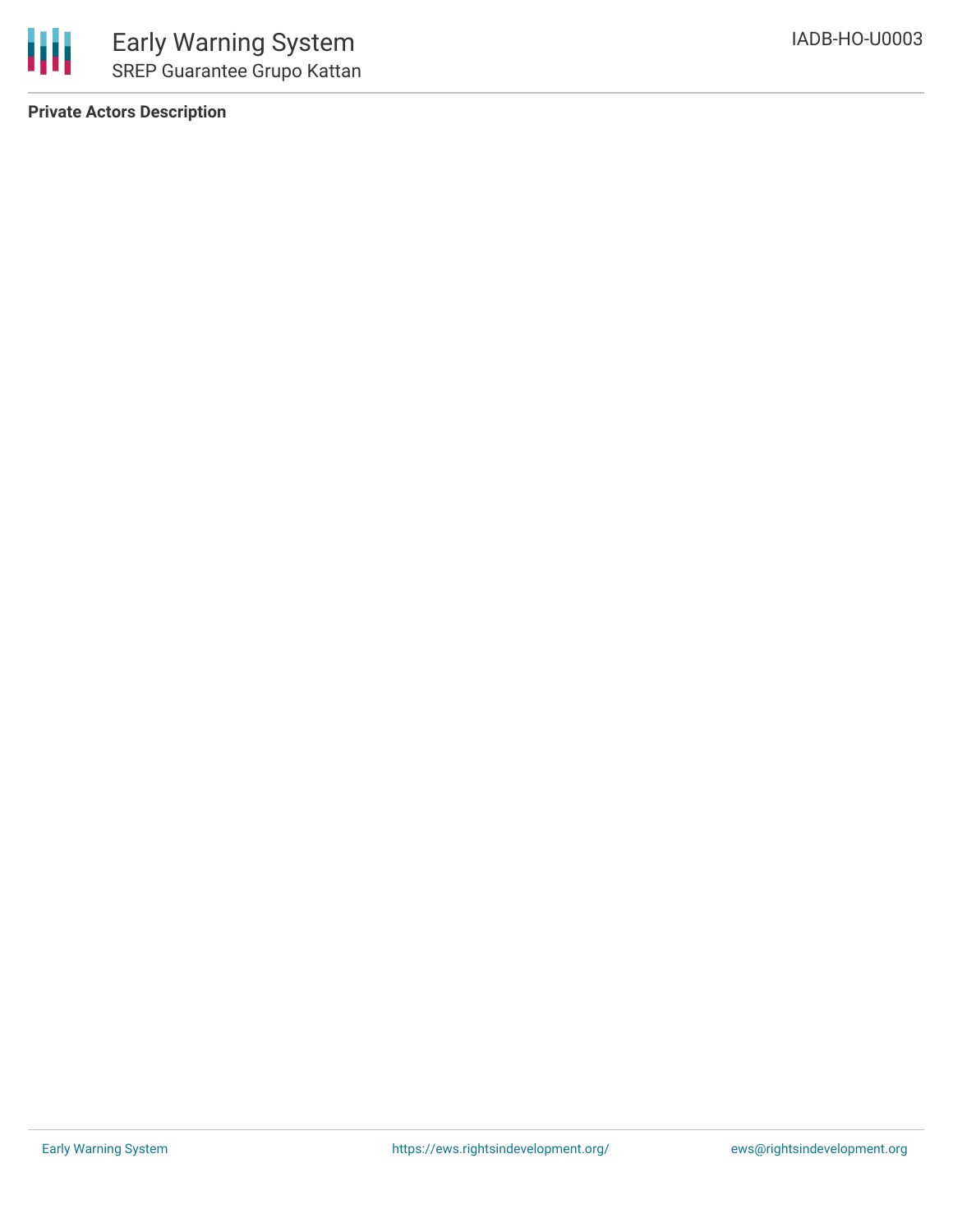

# Early Warning System SREP Guarantee Grupo Kattan

| <b>Private Actor 1</b>   | <b>Private Actor</b><br>1 Role | <b>Private Actor</b><br>l Sector | <b>Relation</b>          | <b>Private Actor 2</b>   | <b>Private Actor</b><br>2 Role | <b>Private Actor</b><br>2 Sector |
|--------------------------|--------------------------------|----------------------------------|--------------------------|--------------------------|--------------------------------|----------------------------------|
| $\overline{\phantom{0}}$ | $\sim$                         | $\overline{\phantom{0}}$         | $\overline{\phantom{a}}$ | INHDELVA Free Trade Zone | Client                         | $\overline{\phantom{0}}$         |